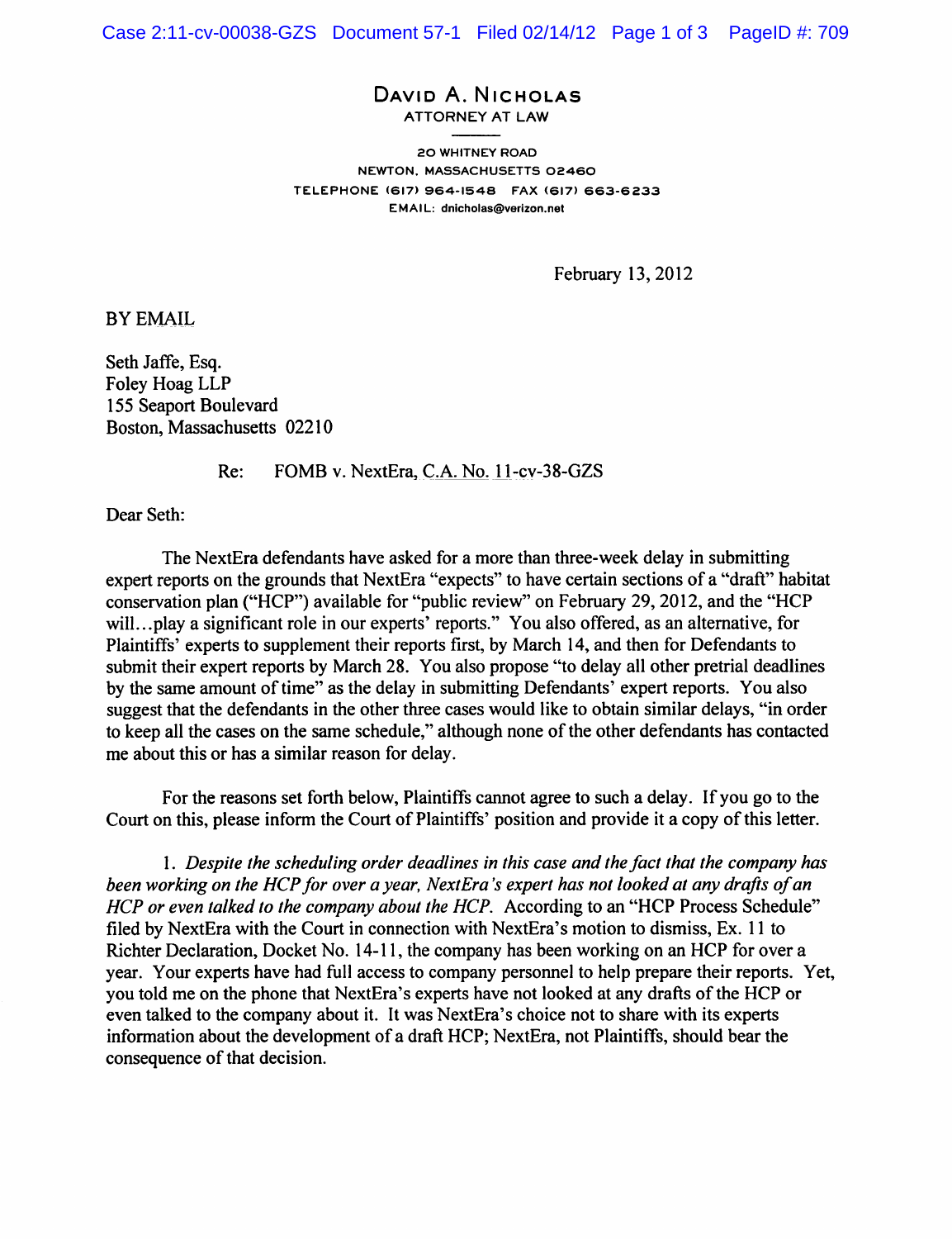2. The draft HCP supposedly coming out on February 29 is only a "preliminary draft. " According to the HCP Process Schedule filed by NextEra in connection with NextEra's motion to dismiss, the draft that will be generated is a "preliminary draft." As you point out in your email to me, it is a draft to be reviewed by a Technical Advisory Committee and the Services. Thus, the ultimate draft of the HCP may be very different from the preliminary draft. Expert reports and other pretrial deadlines should not be delayed for a "preliminary draft."

3. February 29 is not a hard deadline to submit the preliminary draft HCP. The incidental take permit process is applicant-driven. NextEra can prepare an HCP on whatever timetable it chooses, or not prepare one at all. The company could have already submitted a preliminary draft HCP, and in fact the HCP Process Schedule indicated a preliminary draft was originally to have been generated by February 1, 2012. You could not guarantee me in our recent phone conversation that the preliminary draft won't be further delayed. The pretrial schedule in this case must be set independently of the shifting timelines of the regulatory process.

4. Delaying expert reports and other pretrial deadlines is impractical, given the July 2 trial-ready date. Summary judgment and Daubert motions are due on April 18. Answering and reply papers take another five weeks. Thus, any such motions will not fully be submitted until about a month before trial. That is already cutting it close. Pushing those dates back is simply not feasible (and Plaintiffs cannot agree to a delay of the trial date, given the ongoing harm).

5. Expert reports can be supplemented. Under the Federal Rules, expert reports can be supplemented. Thus, there would be no prejudice to NextEra to submitting its reports according to the current deadline.

6. There is no reason to delay the pretrial schedules in the other cases. The other defendants' experts in the other cases will not be commenting on NextEra's preliminary draft HCP, so there is no need for them to delay submission of their reports. I do note the inconsistency of defendants in all of the cases asking to be put on the same pretrial schedule while at the same time opposing consolidation of the trials.